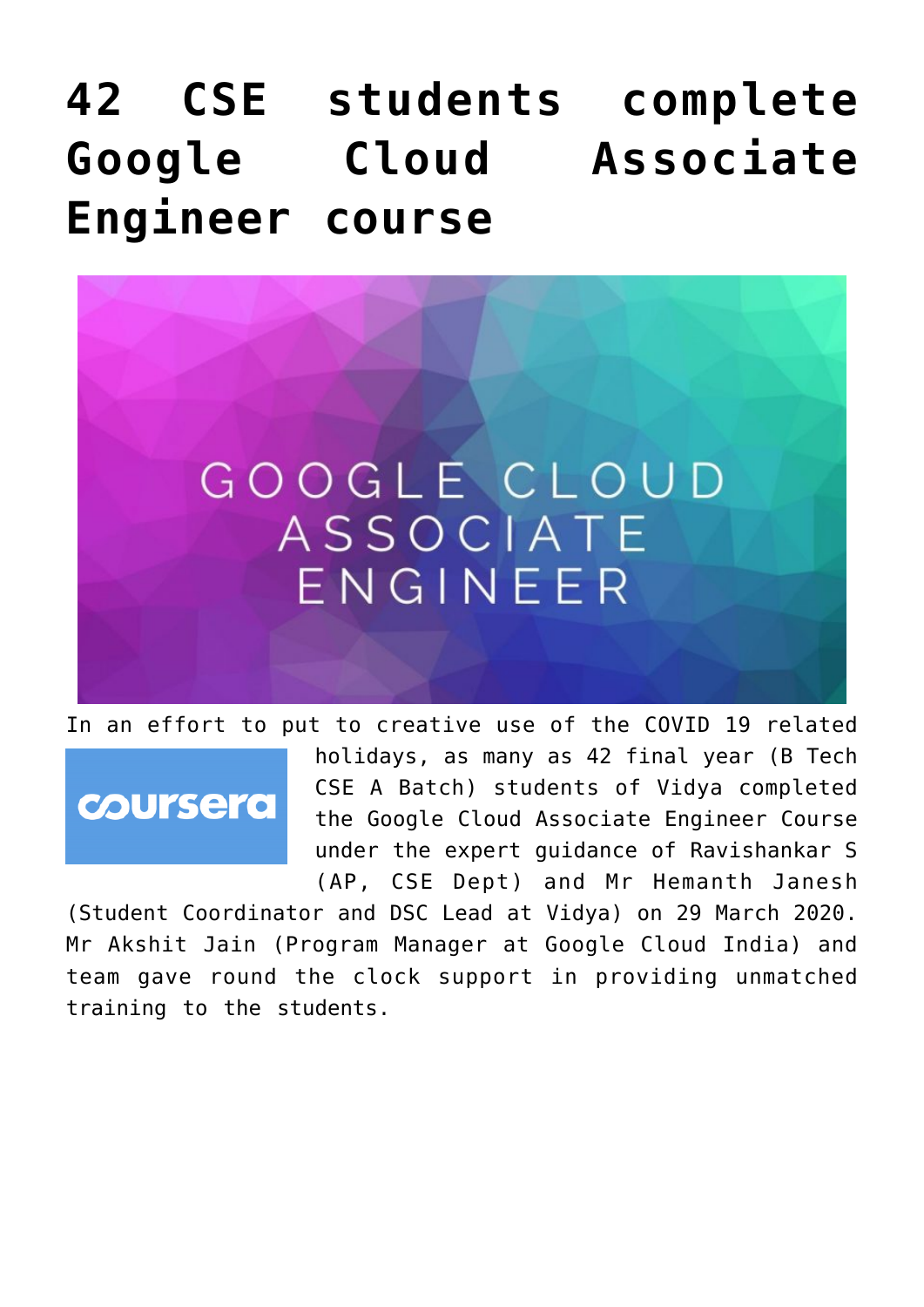## **What is Google Cloud?**

Google Cloud Platform (GCP), offered by Google, is a suite of cloud computing services that runs on the same infrastructure that Google uses internally for its end-user products, such as Google Search, Gmail and YouTube. Alongside a set of management tools, it provides a series of modular cloud services including computing, data storage, data analytics and machine learning. (*Wikipedia*)



The course was provided to the students as a part of the joint venture between Additional Skill Acquisition Programme (ASAP) Kerala and Google Cloud. Top performing students were

each gifted a Google Home Mini as a token of appreciation for their dedication and hard work! The five-part course was completed by the students via Coursera and included various labs, quizzes and training videos offered completely free of cost!

## **Image gallery**

Photos from the Cloud Study Jam conducted at Vidya by the Google Cloud Team on 6 February 2020.